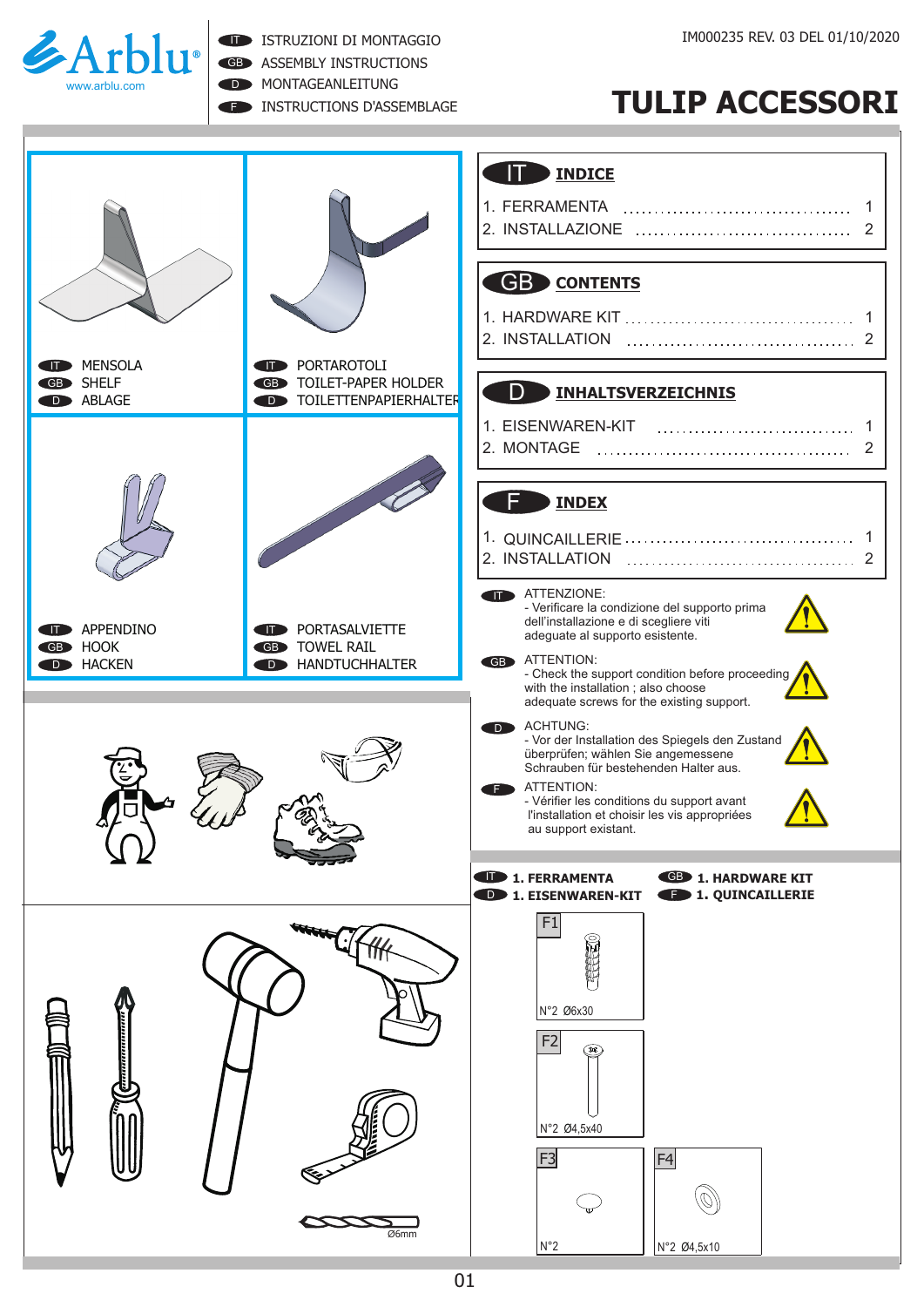## *&Arblu*

## **TULIP ACCESSORI**

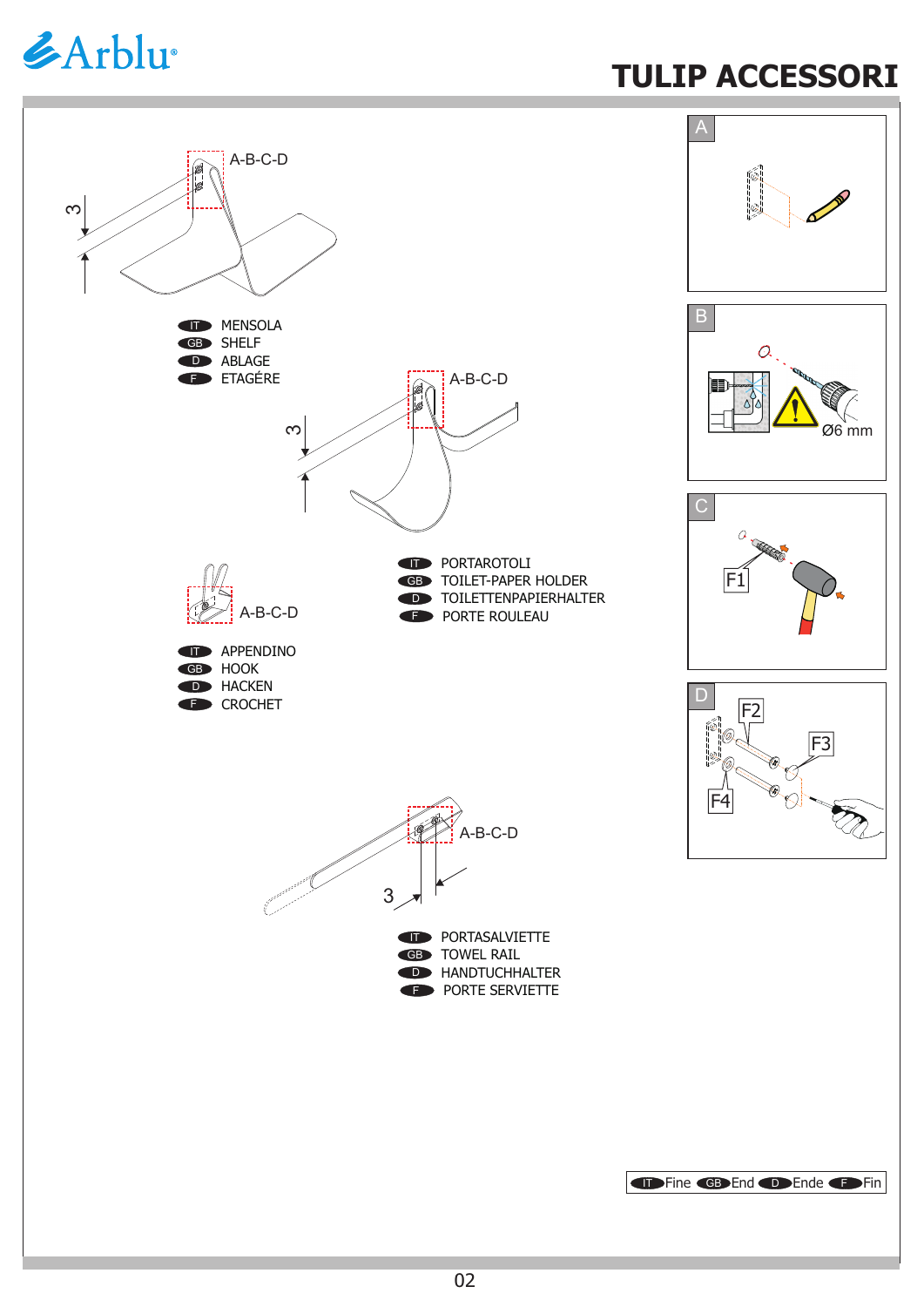

**IT SCHEDA TECNICA** 

GB TECHNICAL SHEET

FICHE TECHNIQUE D **TECHNISCHES DATENBLATT** 

## **TULIP ACCESSORI**

|   | Peso (Kg)<br>Weight (Kg)<br>Gewicht (Kg)<br>Poids (Kg) | (LxHxP)  | Imballi/Packaging/Verpackungen/Emballages                                    |  |
|---|--------------------------------------------------------|----------|------------------------------------------------------------------------------|--|
|   | 1,2                                                    | 37x20x11 | Mensola/Shelf/Ablage/Étagère 44x12x23                                        |  |
| ာ | 1,3                                                    | 29x18x10 | Portarotoli/Toilet-Paper holder/Toilettenpapierhalter/Porte rouleau 44x12x23 |  |
| 3 | 0,2                                                    | 7x10,5x3 | Appendino/Hook/Hacken/Crochet 20x7x10                                        |  |
| 4 | 0,4                                                    | 33x7x4   | Portasalviette/Towel rail/Handtuchhalter/Porte serviette 32x8x15             |  |
| 5 | 0,5                                                    | 45x7x4   | Portasalviette/Towel rail/Handtuchhalter/Porte serviette 44x8x15             |  |

| 3 | 1              | $\boxed{2}$ |
|---|----------------|-------------|
|   | $\overline{3}$ |             |













|                | (T) CARATTERISTICHE DIMENSIONALI                          | DIMENSIONS CHARACTERISTICS<br>(GB)                | (D) ABMESSUNGEN EIGENSCHAFTEN                             | DIMENSIONNELS CARACTÉRISTIQUES<br>(FR)                 |                                                     |                                            |
|----------------|-----------------------------------------------------------|---------------------------------------------------|-----------------------------------------------------------|--------------------------------------------------------|-----------------------------------------------------|--------------------------------------------|
|                | Lunghezza                                                 | Lenght                                            | Länge                                                     | Longueur                                               | cm.                                                 | 37                                         |
|                | Larghezza                                                 | Width                                             | <b>Breite</b>                                             | Largueur                                               | cm.                                                 | 11                                         |
|                | Altezza                                                   | Height                                            | Höhe                                                      | Hauteur                                                | cm.                                                 | 20                                         |
|                | Peso netto                                                | Net weight                                        | Nettogewicht                                              | Poids net                                              | kg.                                                 | 1,0                                        |
|                | Volume                                                    | Volume                                            | Volumen                                                   | Volume                                                 | $\overline{m}^3$                                    | 0,008                                      |
| $\overline{2}$ | Lunghezza                                                 | Lenght                                            | Länge                                                     | Longueur                                               | cm.                                                 | 29                                         |
|                | Larghezza                                                 | Width                                             | <b>Breite</b>                                             | Largueur                                               | cm.                                                 | 10                                         |
|                | Altezza                                                   | Height                                            | Höhe                                                      | Hauteur                                                | cm.                                                 | 18                                         |
|                | Peso netto                                                | Net weight                                        | Nettogewicht                                              | Poids net                                              | kg.                                                 | 1,1                                        |
|                | Volume                                                    | Volume                                            | Volumen                                                   | Volume                                                 | m <sup>3</sup>                                      | 0,006                                      |
| 3              | Lunghezza                                                 | Lenght                                            | Länge                                                     | Longueur                                               | cm.                                                 | 7                                          |
|                | Larghezza                                                 | Width                                             | <b>Breite</b>                                             | Largueur                                               | cm.                                                 | 3                                          |
|                | Altezza                                                   | Height                                            | Höhe                                                      | Hauteur                                                | cm.                                                 | 10,5                                       |
|                | Peso netto                                                | Net weight                                        | Nettogewicht                                              | Poids net                                              | kg.                                                 | 0,15                                       |
|                | Volume                                                    | Volume                                            | Volumen                                                   | Volume                                                 | m <sup>3</sup>                                      | 0,0002                                     |
| $\overline{4}$ | Lunghezza                                                 | Lenght                                            | Länge                                                     | Longueur                                               | cm.                                                 | 33                                         |
|                | Larghezza                                                 | Width                                             | <b>Breite</b>                                             | Largueur                                               | cm.                                                 | 4                                          |
|                | Altezza                                                   | Height                                            | Höhe                                                      | Hauteur                                                | cm.                                                 | $\overline{7}$                             |
|                | Peso netto                                                | Net weight                                        | Nettogewicht                                              | Poids net                                              | kg.                                                 | 0,3                                        |
|                | Volume                                                    | Volume                                            | Volumen                                                   | Volume                                                 | m <sup>3</sup>                                      | 0,0009                                     |
| 5              | Lunghezza<br>Larghezza<br>Altezza<br>Peso netto<br>Volume | Lenght<br>Width<br>Height<br>Net weight<br>Volume | Länge<br><b>Breite</b><br>Höhe<br>Nettogewicht<br>Volumen | Longueur<br>Largueur<br>Hauteur<br>Poids net<br>Volume | cm.<br>cm.<br>cm.<br>$\frac{\text{kg}}{\text{m}^3}$ | 45<br>4<br>$\overline{7}$<br>0,4<br>0,0012 |